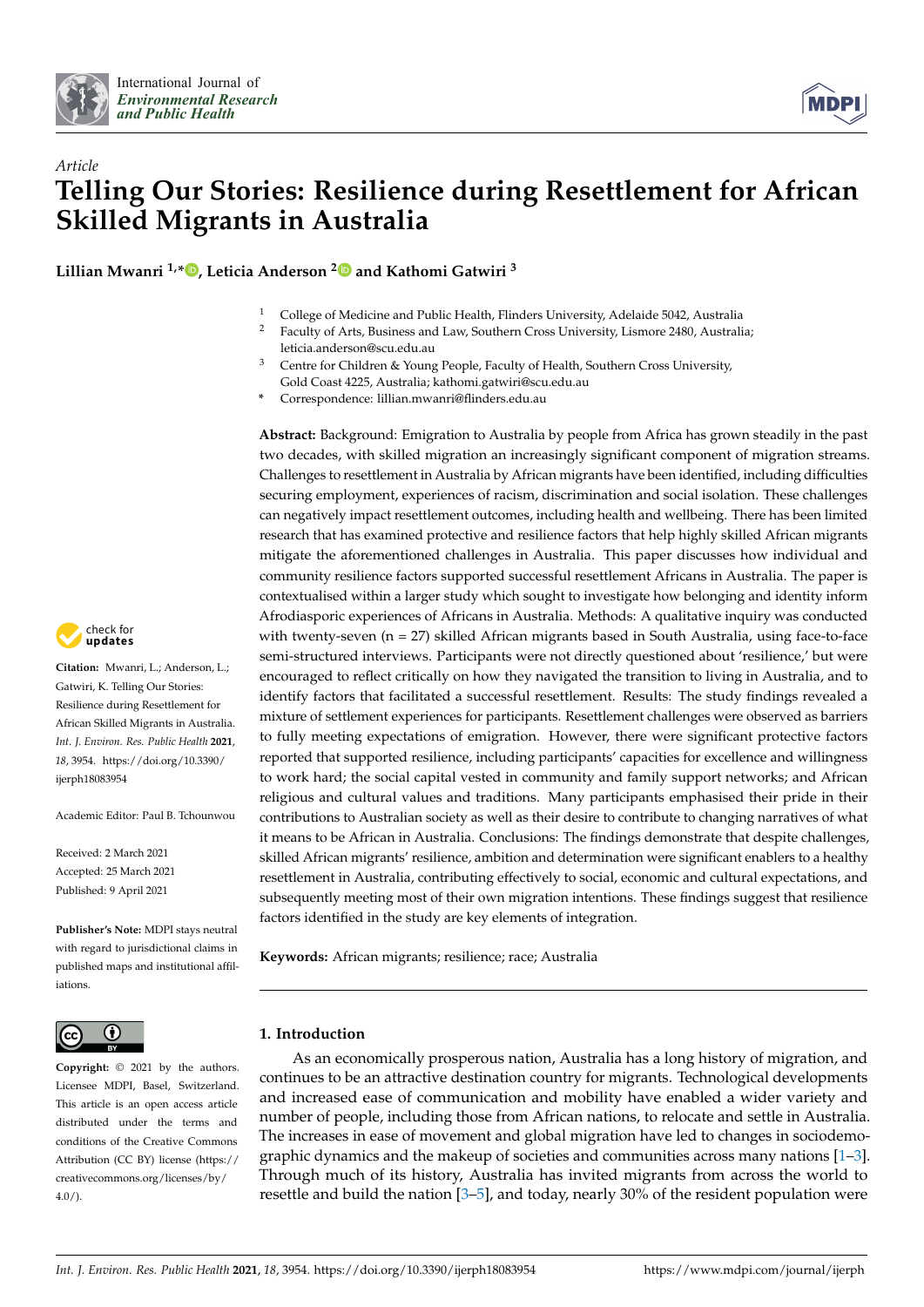born overseas [\[6\]](#page-12-3). The migration of Africans to Australia diversifies the groups of migrants who come to resettle and seek opportunities in this country. Understanding how migrants adapt and acculturate within destination countries post-migration is an emerging field of research with significant implications for policy and healthy resettlement [\[7,](#page-12-4)[8\]](#page-12-5).

Although population migration creates opportunities, it is also known to pose a variety of challenges for both the migrating and host communities [\[1](#page-12-0)[,9\]](#page-12-6), making it necessary to conduct research studies to inform policies and practices for regularly evolving situations. Prior research on migration in relation to African diasporic experiences has been associated with deficit-focussed approaches that portray African migrants as a threat and a liability [\[10\]](#page-12-7). International research in this field has suggested that 'migration research could benefit from using a strengths-based approach, such as resilience, in understanding the experiences of migrants' [\[11\]](#page-12-8).

Migration to Australia among Africans has increased in recent years due, in part, to Australian Government humanitarian migration policies towards Africa [\[5,](#page-12-2)[12\]](#page-12-9), and in part due to policies designed to attract skilled migrants with experience in areas where there is a shortage of skills through its general skilled migration program. The skilled migration program recorded the highest numbers of skilled migrants to Australian during the year 2004–2005, with skilled migrants granted visa accounting for approximately 60 per cent of the entire Australian migration program in that year [\[13\]](#page-12-10). Despite the increasing migration to Australia of African people, particularly African skilled migrants, there is little research depicting their resilience. Resilience can be broadly 'conceptualised as the ability to overcome life challenges and transform such challenges into positive growth' [\[11\]](#page-12-8). Resilience is an important aspect of life and necessary for human existence and survival. Understanding more about skilled African migrants' resilience provides evidence and a significant resource to inform policies and practices that can support the health and wellbeing of these populations and their Australian host community's prosperity. As part of a larger study aimed at exploring the complexities of belonging, and the dynamics of change that skilled African migrants face after relocating to Australia [\[14\]](#page-13-0), the current paper describes the mechanisms of coping and resilience factors demonstrated among this cohort, which are enablers to their effective and healthy resettlement.

#### *Social Resilience and Afrocentrism as Theoretical Frameworks*

As a framework, social resilience [\[15\]](#page-13-1) is understood as the ability of community groups or communities to withstand external shocks and stressors without significant disruption of their social fabric. Social resilience comprises community dynamics and processes of positive adaptation when facing significant adversity [\[15,](#page-13-1)[16\]](#page-13-2). There are varying perspectives on what community *is*, but in the context of this paper, 'community' is defined as a group of people who share common value systems, have major common needs, share interests and have similar or shared experiences and identities [\[17](#page-13-3)[,18\]](#page-13-4). Community is known to provide a space within which members develop a sense of attachment while engaging in networks that function to cushion and support them to 'bounce back' from adverse experiences [\[17\]](#page-13-3). Characteristics of community structures and interactions have been identified as complex, but overall, members of shared communities share common traits that build resilience through ideas, experiences, skills and knowledge [\[18\]](#page-13-4). These characteristics have been reported to assist individuals, families and communities to overcome shocks and stresses, including changes in government policy, civil strife, or environmental hazards and resources [\[19\]](#page-13-5). For skilled African migrants in Australia, social communities and communities of attachment, where a sense 'feeling at home' is inculcated, can provide the foundation for a successful new life in Australia. The importance of using a strength-based approach such as social resilience in understanding the experiences of migrants has been recommended to improve the knowledge about how communities deal with adversities [\[19\]](#page-13-5), or major life changing challenges, which migration to and resettlement in new countries constitute.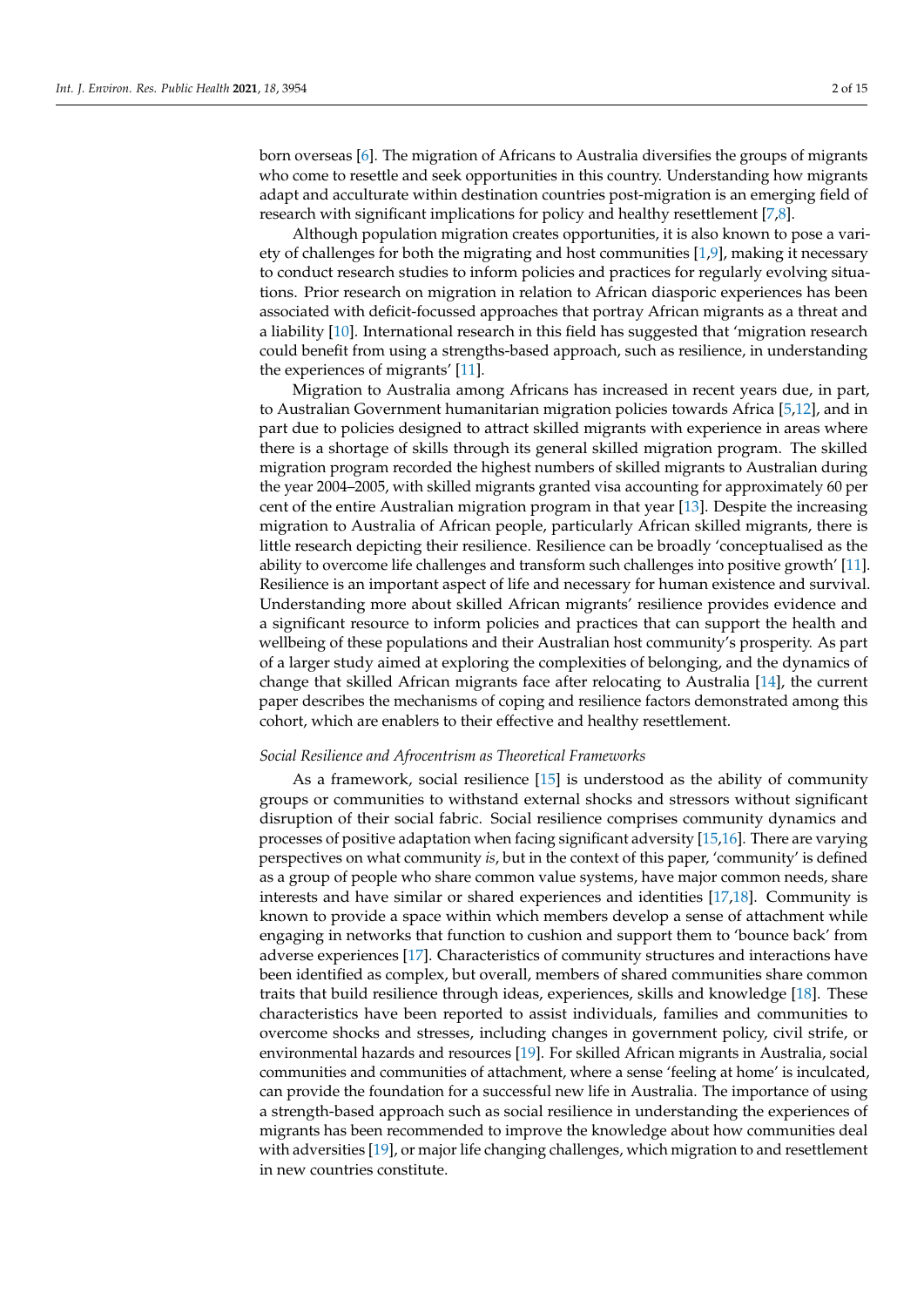In addition to the everyday challenges of resettlement which would be anticipated for any migrant to a new socio-cultural setting, Black African migrants face additional obstacles to resettlement in an environment where race has particular salience. Within the Australian context, Black Africans are 'marked' as different from the white, Anglo-Saxon heritage majority through a combination of 'visibilities' including race, dress, and accent [\[20\]](#page-13-6). Black Africans in Australia are therefore 'hypervisible' and are constructed as perpetually outside the boundaries of mainstream normative conceptions of Australian identity. These factors can therefore contribute to overscrutinisation and marginalisation of members of Black African communities [\[20\]](#page-13-6).

Resilience frameworks in migration discourses, particularly those that theorise experiences of Black migrants, need to employ strength-based and non-deficit approaches, while also acknowledging the additional challenges that resettlement in predominantly white contexts present. We also assert that there is a corresponding need for culturally affirming theoretical frameworks and research methodologies that recognise the cultural strengths of migrating communities. We contend that this need can be addressed through the utilisation of Afrocentricity to investigate Afrodiasporic experiences. Afrocentric epistemologies, applied appropriately, can offer a powerful alternative to and critique of Eurocentric perspectives and discourses on resilience [\[21\]](#page-13-7). Utilising paradigms that privilege African ways of knowing, being and doing to solve human and social problems is a valid form of interpreting social and psychological issues affecting Africans in order 'to create relevant approaches of personal, family, and community healing and societal change' [\[22\]](#page-13-8). Afrocentric-informed research offers an innovative approach to exploring challenges for Afrodiasporic communities in Australia in that it identifies and utilises the community's knowledge, resilience, and expertise to inform knowledge and design its own solutions.

*Sancofa* and *Ubuntu* are the principle Afrocentric philosophies that inform our analysis. *Sancofa* as a framework represents the embodiment of a mythological bird that flies forward but with its head turned backward, symbolising the Ghanaian Akan proverb that, *'it is not wrong to go back for that which you have forgotten*' [\[14\]](#page-13-0). This Afrocentric philosophy acknowledges the importance of *returning to* and renewing African knowledge and experiences that have been marginalised and/or forgotten. Invoking it in our analysis helps to highlight how the process of *returning to self* can facilitate resilience and successful resettlement. *Ubuntu* on the other hand is centred on the premise that, *'I am because we are, and since we are, therefore I am'. Ubuntu* is a philosophical framework that argues that we are *made human* through the process of humanising others [\[23,](#page-13-9)[24\]](#page-13-10), such that the willingness to *see*, *feel and enter* the depth of other people's experiences through a humane process produces interconnectedness and change. Supplementing the use of a social resilience framework, we also apply the philosophies of *Sancofa* and *Ubuntu* in framing and interpreting the responses of participants in this research, as this enables us to prioritise collectivist and group identity values that significantly advance the research aim and help ensure that conclusions emerging from the study are informed by culturally appropriate knowledge.

#### **2. Methodology**

The study methods and reporting were guided by consolidated criteria for reporting a qualitative study (COREQ) checklist [\[25\]](#page-13-11). This checklist comprises 32 items within three domains including: (i) Research team and reflexivity, (ii) Study design, and (iii) Data, collection analysis and findings.

#### *2.1. Research Team and Reflexivity*

The authors are senior academics from two universities, skilled and experienced in qualitative research methodologies. Two of the authors (LM and KG) are African Migrants and have extensive networks within the African communities across Australia. While our involvement could impact the participants' responses, care was undertaken to minimise conscious bias. However, we also acknowledge that our knowledge and insight as 'insiders'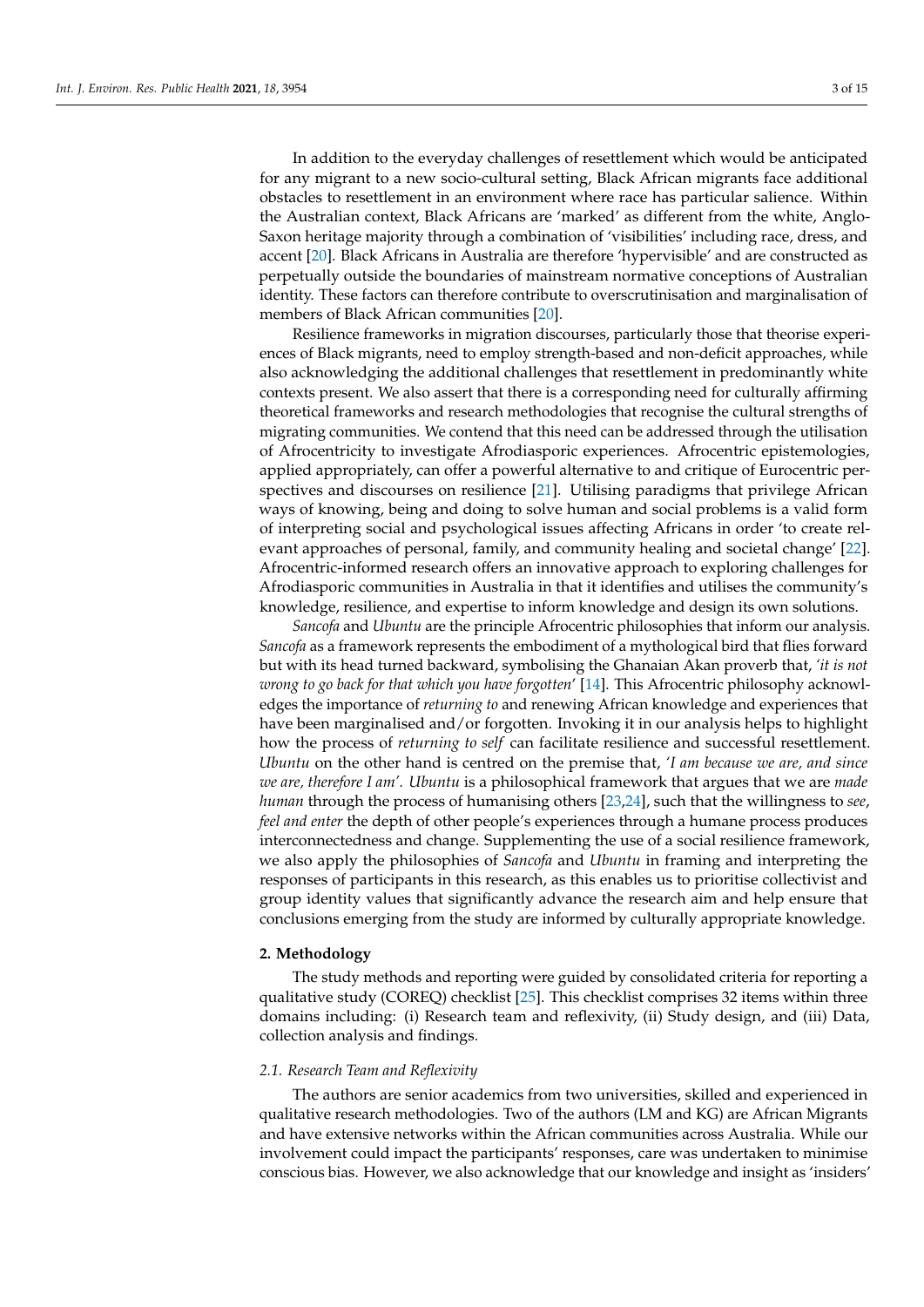would be beneficial and enriching an understanding of migration and the experiences of re-settling in Australia [\[26\]](#page-13-12).

#### *2.2. Study Design and Data Collection*

The study design employed a qualitative method of inquiry, which presents a unique opportunity for exploring participants' lived experiences of resettlement. This approach focuses on the meaning and interpretation of the respondents' subjective experiences and how these meanings are connected to their broader experiences of inclusion and belonging.

The study was conducted in Adelaide, South Australia. According to the 2016 Australian Census, Adelaide had a population of approximately 1.3 million residents. Similar to most urban settings in Australia, most residents of Adelaide have Anglo-Australian heritage indicating that Black Africans are part of a culturally and linguistically diverse minority population group [\[5\]](#page-12-2).

The researchers recruited participants through existing connections, community networks and snowball sampling. In total, twenty-seven  $(n = 27)$  participants including 15 men and 12 women from sub-Saharan African countries who had migrated to Australia as skilled migrants were interviewed. Participants number and countries of origin included: Fifteen from Kenya, three from Nigeria, two each, respectively from Zambia, Tanzania and Ghana and one each, respectively from Zimbabwe, South Africa and Rwanda. Most participants were middle class working professionals. Participants' occupations included senior roles in the fields of banking and finance, business, medicine and health, social work, engineering, mining and academia. Participants' length of stay in Australia varied and ranged between two and twenty-five years.

Interviews were conducted by two members of the research team (KG and LM), academics from within the African community in Australia. Interviews were conducted in the participants' place of choice which included homes, offices or other mutually agreed places and lasted approximately between 45–90 min.

#### *2.3. Data Analysis and Ethical Consideration*

Individual interviews were recorded digitally, transcribed and analysed deductively and inductively using a thematic framework analysis [\[26](#page-13-12)[,27\]](#page-13-13). Prior to the interviews, each participant was informed about the purpose of the study, the voluntary nature of participation, and their right to withdraw their participation at any time, without consequence. Before commencing interviews, the researchers ensured that informed consent was obtained. Participants were assured that the data or information that they provided during the interview was confidential and unidentifiable. This study was approved by the Southern Cross University Ethics Committee (project number ECN-18-002).

#### **3. Findings**

Despite a mixture of resettlement and environmental barriers, including limitations in employment opportunities, experiences of discrimination and subtle racism, participants demonstrated strong resilience and the ability to cope with challenges that they encountered during their journey to re-establish themselves in the new host nation. The resilience factors identified included: (1) capacities for excellence, that included willingness to take any available opportunities to achieve their goals; (2) social capital through community and family support networks; (3) strongly held African and religious values (4); pride in contributing to Australian society; and (5) desire to change the narratives about Africans in Australia. These themes are presented and discussed further below.

## *3.1. Willingness to Work Outside of Existing Expertise*

A significant theme referred to by several participants was the exceptional work ethic and capacity for professional excellence among African migrants. Despite the challenges in securing matching (skills, education, ability, and expectations) job opportunities, this was partially mitigated by their willingness and readiness to work hard and take any available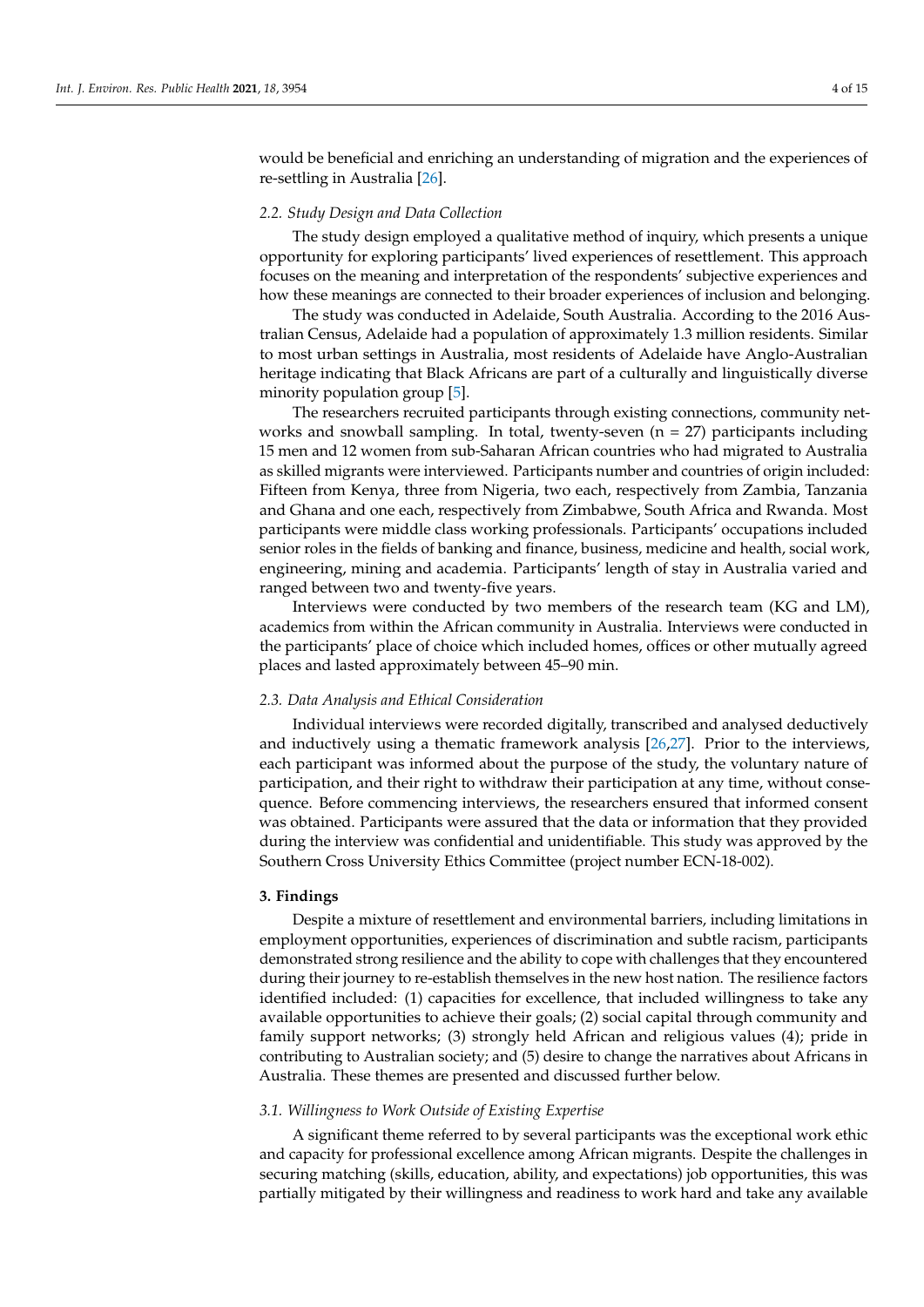opportunities. One participant, Jimmy, stated, '*Africans will do anything, they will figure out anything that they can do–and do it, and they will work as hard as possible, they will pick fruit from the trees if they have to'*. Mukisa also noted that despite being based in a specialist urban medical centre, '*I still go back and cover doctors who are on leave in the rural clinics and I work hard'.* African migrants were keen to show how hard they were willing to work to obtain a better life for themselves and their families. Strong work ethics, hard work, determination and perseverance were described as important in obtaining and sustaining job opportunities. For example, Amani noted how she was the only candidate from her workplace who received an ongoing role after a round of interviews. The feedback she received from the hiring managers was that she demonstrated an excellent work ethic through her extensive preparation for the interview, and this was the reason she got the permanent role. She also noted that her 'persistence' in taking the steps toward promotion led to more senior roles, even though many of her 'Caucasian' colleagues 'gave up along the way', because they felt the process was 'too strenuous'. She added, '*I had talked to* [African] *friends* . . . *who have been in even more senior positions* [in Australia] *than they had been, in their own countries, and going into skills or jobs that they have never done before*".

Participants emphasised that Africans in Australia 'just wanted a chance', and if given the opportunities they deserved, they could make even more significant and positive contributions to Australia society. Wanjiru exemplifies this by stating:

*You know, we have hard working people. We just want what everyone else wants, what most people want. Just give us a chance. We want what everyone else want, best for our kids, to better our lives* . . . *I want when someone sees me, they [see a] hard working woman who has travelled far away to come and work hard for her family and make a better life for herself and for her family members*. (Wanjiru)

A theme that was less explicitly emphasised was the observation that because nonmigrant Australians already had existing social capital and networks, and African migrants often did not have this benefit, they could not rely on what Awinja described as waiting for '*someone else to come and* . . . *fish you out'* for opportunities. Instead, she emphasised that for African skilled migrants, *'it is really for us to position ourselves really well and advocate and become our own self advocates*'.

#### *3.2. Social Capital Through Community and Family Support Networks*

Family and community support networks were strongly highlighted by participants as one of the factors in building resilience and perseverance while managing the challenges of migration and resettlement in Australia. The earlier arrived African families who were not related or previously known to each other, acted as extended families to form a supportive network for newer arrivals. John and Julia valued how the community facilitated their resettlement and noted, '*right the day we came in'*, when the African families who had already settled in Australia welcomed them at dinner and social events. This network of African families, not previously known to the participants, provided extensive support for this family over the first critical three months of arriving in Australia. They reflected:

*That support saw us through and I think that is a very important point to put across. The family literally took us by [our] hands and they were in our house literally every day for the next three months. If there was an activity in Adelaide, they came and picked us. If we were going shopping, they came and picked us. If there was visiting anyone, they came and picked us. So in three months, we had met so many people [Africans] and that kind of things made it very easy and comfortable for us*. (John and Julia)

Kissa also reflected on a similar experience:

*There was a small African community in [town in South Australia], they came around, they supported. I would say so far I had an amazing journey, basically because I met amazing people, people that have extended warmth, love, and support and understanding*. (Kissa)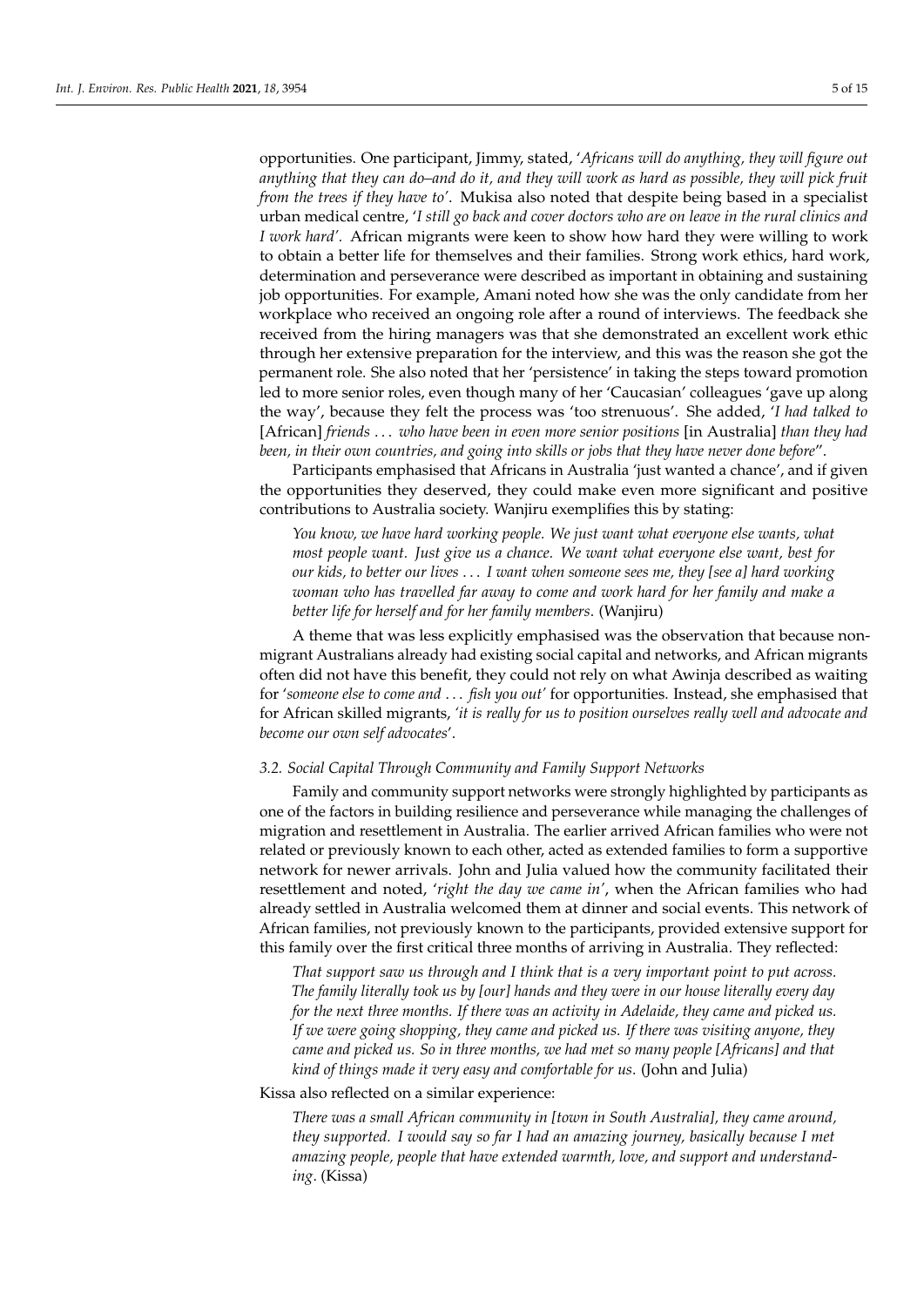Some participants provided examples of how family members from their country of origin travelled to Australia to provide essential support at critical times. Wanjiru, for example, discussed how necessary such support was when she was a new mother and studying full time:

*Our family gave us much support during that time when we were going to nursing school. My sister came from* [country name] *and she lived with us for a whole year while we were going through school. Our babies were so young then, so she helped with babysitting, and without that kind of help, oh my goodness, I don't know how we would have pulled through the nursing school! So we cannot forget the family support*. (Wanjiru)

Within family units that had migrated together, new levels of cooperation and support were also required to achieve a successful migration experience. Banji, for example, noted that '*I have a very supportive spouse and so we tend, you know, to help one another'*. Wanjiru and Paul similarly emphasised the value of support within their family unit. They described how as '*a family we really, really, really had to learn how to work together. We form*[ed] *our own identity–so to speak–as a family, to help us cope with the challenges that we thought of or felt'*.

In addition to family support, formal organisations were also identified as a significant source of support, as most participants were members of one or more community organisations. Some participants particularly singled out the role of such associations in building resilience and experiencing belonging in the new country. This included regional or country-specific associations, faith-based organisations and church congregations and to a lesser extent, government-initiated settlement programs. For some, work colleagues, especially those who were introduced immediately upon arrival or who eventually became friends, provided a supportive structure for their resettlement and enabled the building of resilience and a sense of community. Kissa, for example, mentioned that at her first workplace immediately after arriving in Australia, '*there were some amazing people there that made me welcome, I went to their home to eat, they would invite me, others will invite me over with my little son, almost every weekend to come and spend time with them*'.

Some participants described how at the time of migrating, the South Australian Government's settlement program for skilled migrants was highly supportive. Initial, formal government support was critical in building participants' resilience and providing a springboard for their new life in Australia to take off:

*The South Australian Government program back then really looked after new skilled migrants and helped them settle. They organised a house at subsidised rent for us for the first three months. We had a two-bedroom house, which was good for us. The house was next to the school where our kids were going, so we did not have to walk far. It was next to a tramline, so we did not have to bother about having a car initially, so the entire program was a really good one* . . . *I think our great experience is one that is highly supported by the program. Without the program, I think we will be talking about totally different things altogether*. (John and Julia)

Although they did not go into further detail, the emphasis on helpful government support for skilled migrants being provided 'back then', suggests an assumption that this type of assistance was not necessarily available to contemporary migrants. This could then lead to more resettlement challenges.

#### *3.3. Religion and Faith as Protective Factors*

Spirituality and faith were important determinants that provided mechanisms to cope with challenges for many of the participants. Religion is a well recognised factor that functions both as an intrinsic and extrinsic marker of individual and population resilience [\[28](#page-13-14)[–31\]](#page-13-15). One participant concurred with these assertions stating that, '*my family gets support–and a lot of it–from our church*'. Other participants reported that going to church was an important ritual for them as it enabled them to set one day off work each week to attend community service, providing them with an opportunity to connect and build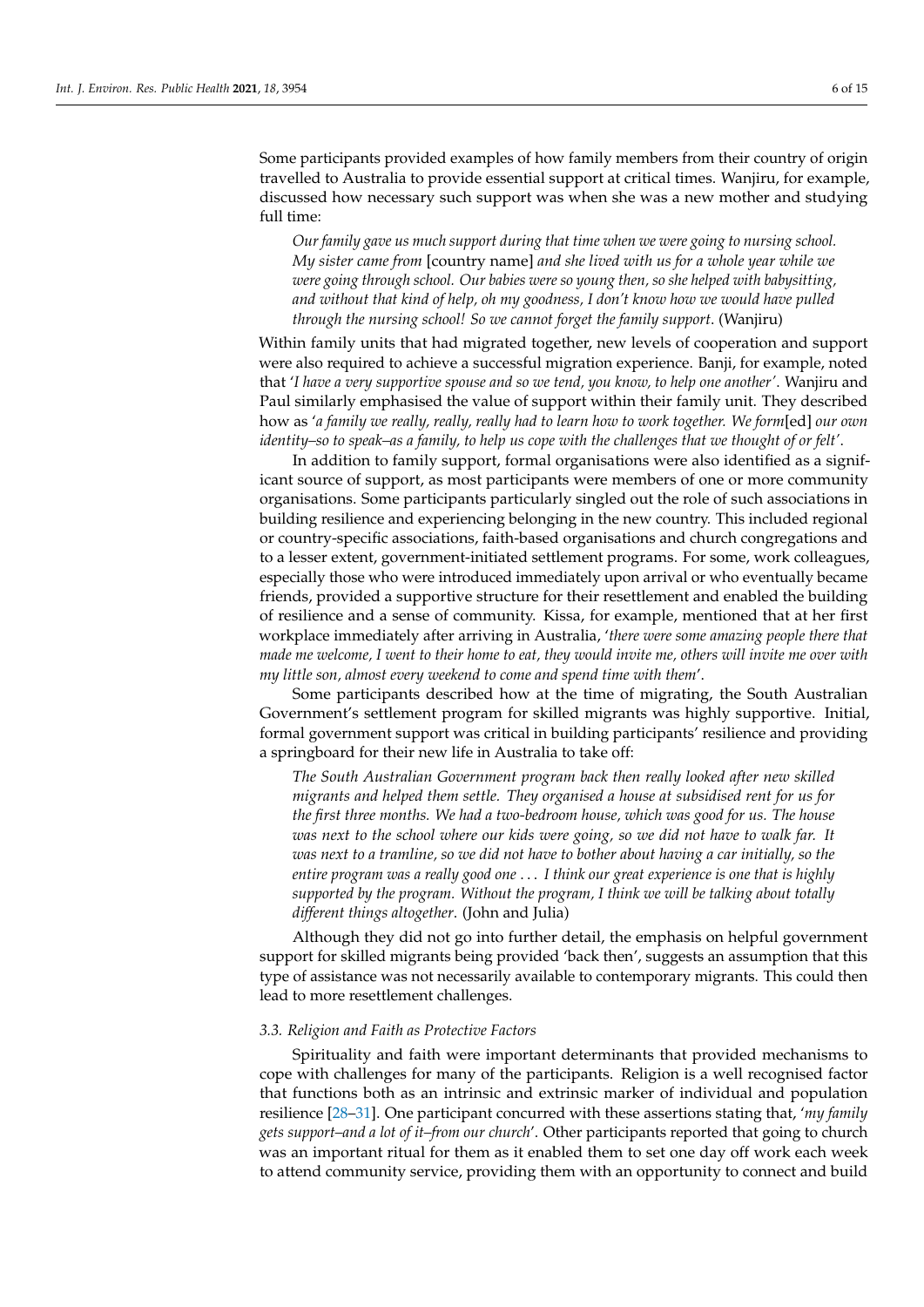friendships with others with similar values. For Banji, religious faith acted as a cushion for his family during their resettlement years:

*Having good support at church are a crucial factor that have helped in terms of settling down. So we were very strong in terms of being involved in an active church* . . . *This really helped in the way we have settled down in Australia* . . . *I guess you know those three factors–work network, church network and also network of friends–have really helped in settling down*. (Banji)

Jimmy also supported religion as protective element in these communities when he stated, '*most Africans have a Christian or another form of faith–and that's where they find support',* implying, like Amani and Banji, that religion plays a significant role as a coping tool, and is utilised as a strong resilience mechanism in overcoming adversities.

## *3.4. Pride in Contributions to Australia as Africans*

Participants emphasised pride in their contributions to Australian society. This pride was linked to their contributions in professional excellence, expertise and economic contributions through dutiful payment of taxes. Other participants nominated specific aspects of their area of work expertise as advancing Australian society, which they were justifiably proud of. Sally, for example, nominated her studies and the specific scientific research she had conducted in Australia as having made a significant scientific contribution. Mukisa, a GP with a special interest in skin cancer and family medicine, noted that '*I worked hard* . . . *providing my skill to Australians and making sure that whatever I do, I do it at a high-level of skill and I think that has been the biggest contribution'*.

Other participants spoke with pride of their success in advocating for more diverse and culturally aware perspectives and policies:

*I can claim that I have done [a lot] to advocate for cultural issues being prioritised. I have managed to move the government away from sideling some communities, who have dealt with issues that needed certain support to be able to move up. Groups which have less resources, less networks, more disadvantage compared to the main stream, can now have more support and the government is ready to accept that, and we have seen so many resources coming and I am grateful for that*. (Maurice)

Paul similarly highlighted that African migrants add significant cultural value in Australia;

*when we come here, we bring cultural diversity* . . . *we educate the people of this country on who we are, we expose them to other cultures because I think it is unfair when all their knowledge about us comes from National Geographic'.* (Paul)

Most participants singled out how their financial and career success also benefitted Australians, especially through the payment of taxes and bolstering of the Australian economy. For example, Jimmy noted, '*I have been working for the last 15 years and earning good money and paying taxes* [and] *investing* [in] *property*'. Kissa, Maurice and Awinja all discussed their various economic contributions to Australia as illustrated below:

*Me and my husband* [both senior medical consultants] *generate a lot income, but we also support the government by paying taxes, which helps to actually do a lot of the other projects* . . . [so] *many Australians would benefit from our tax*. (Kissa)

*We have contributed financially and economically, being in real estate. We have investments in not 1, 2, 3, or 4 places. Our properties are scattered around, and we employ the real estate managers to manage the properties. In that way, they get money for managing our properties. We pay high taxes and we have helped the South Australian economy–we can say yes, we have done that*. (Maurice)

Jenny and Patrick also explicitly linked the payment of taxes to the value they added to Australia, in terms of what that sum would mean in their country of origin: '*Let me tell you the tax we pay between us, is enough to feed my whole village for a year. We have a right to be here*'.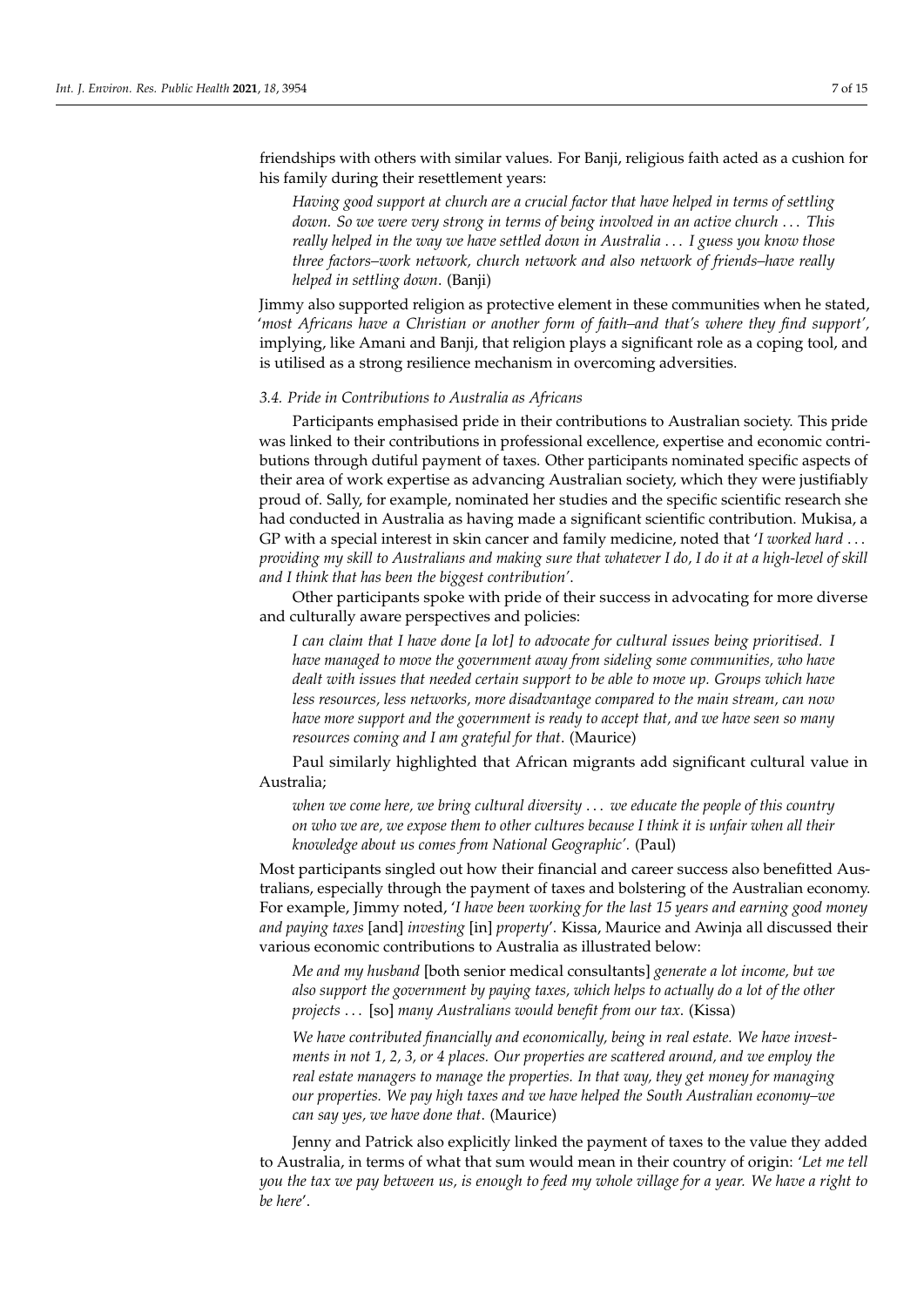Nkandu made similar emphasis in this direct connection stating, *'the majority of Africans or migrants are working hard, they are paying their taxes and not being a burden to society',* yet this was at odds with the dominant Australian public discourse constructing migrants primarily as welfare recipients:

*I hear Australians say all these things about migrants and think, 'who do you think pays for all these stuff (Medicare, Centerlink)?' It is the working people, and the big chunk of that working people are migrants. So, I think if there is a story to be told [it] is the contribution that migrants [make] to this country. It is just everyday people, waking up every day in the morning, go to work, obey the laws, they are peaceful with everybody, I think that is the greatest story to be told*. (Nkandu)

He further believed that '*Australians would be shocked that there are a lot of white Australians on welfare benefiting from* [African] *migrants going to work*. Participants also described how they managed to put aside the disadvantages that they faced so as to focus on their main intention for migrating–that is, '*to work hard, and find effective opportunities for themselves, their children, and communities'.* They were also able to demonstrate considerable flexibility, that supported the development of resilience and aided successful resettlement:

*I think it is important for us to be open to be willing to integrate and embrace the new culture that we find ourselves while not losing our own. We can learn what to take and what to reject from this culture and we can still embrace it and bring the positives from our own culture and the positives from this culture and make it better*. (Kissa)

Despite the challenges encountered in re-settling in Australia, participants reflected on their commitment to *remember* where they came from and *who* they were as Africans. Although they exemplified a deep commitment to integrate and abide by Australia's culture, they also agreed on the importance of upholding their own culture and retaining their Africanness. The commitment to retain their Africanness in a society that covertly promotes ideologies of assimilation, aligns with the broader messaging of *Sancofa.* Sally narrates:

*I will not change being an African or anything. It comes with its challenges, but you know what, I love it. I love being an African and I hold no apologies for being an African. So, if I am here as an African, I can equally contribute to the society as anyone, so I believe in myself. I am very aware and I set my identity fully. That is the starting point. You need to believe yourself and accept your identity fully, with the accent, with the colour, with whatever, fully. It should not matter and you need to believe that you are in this for the long haul*. (Sally)

## *3.5. Reframing the Narrative of Africans in Australia*

Pursuing excellence and acknowledging the challenges of migration and adapting were identified as subthemes and are further described below.

#### 3.5.1. Pursuing Excellence

Many participants indicated a desire to contribute to changing negative narratives of what it means to be an African in Australia. Further suggestions included a need for advocacy and more accurate and positive representation of African migrants and communities that challenged dominant mainstream narratives about 'Africanness' in Australia. As Jimmy stated:

*I would like to see the image of Africa change a bit more, I would like to see people* [not see] *Africa as a place where there is needy people, I would like the people see Africa as a potential partner, as a power house, as a place of great ideas have come from*. (Jimmy)

Much as participants called for more inclusion and a broader narrative shift in the Australian public discourse on Africans, many emphasised that African diaspora communities were required to 'step up' and actively work to change that narrative by 'pursuing excellence'. Kissa reflected: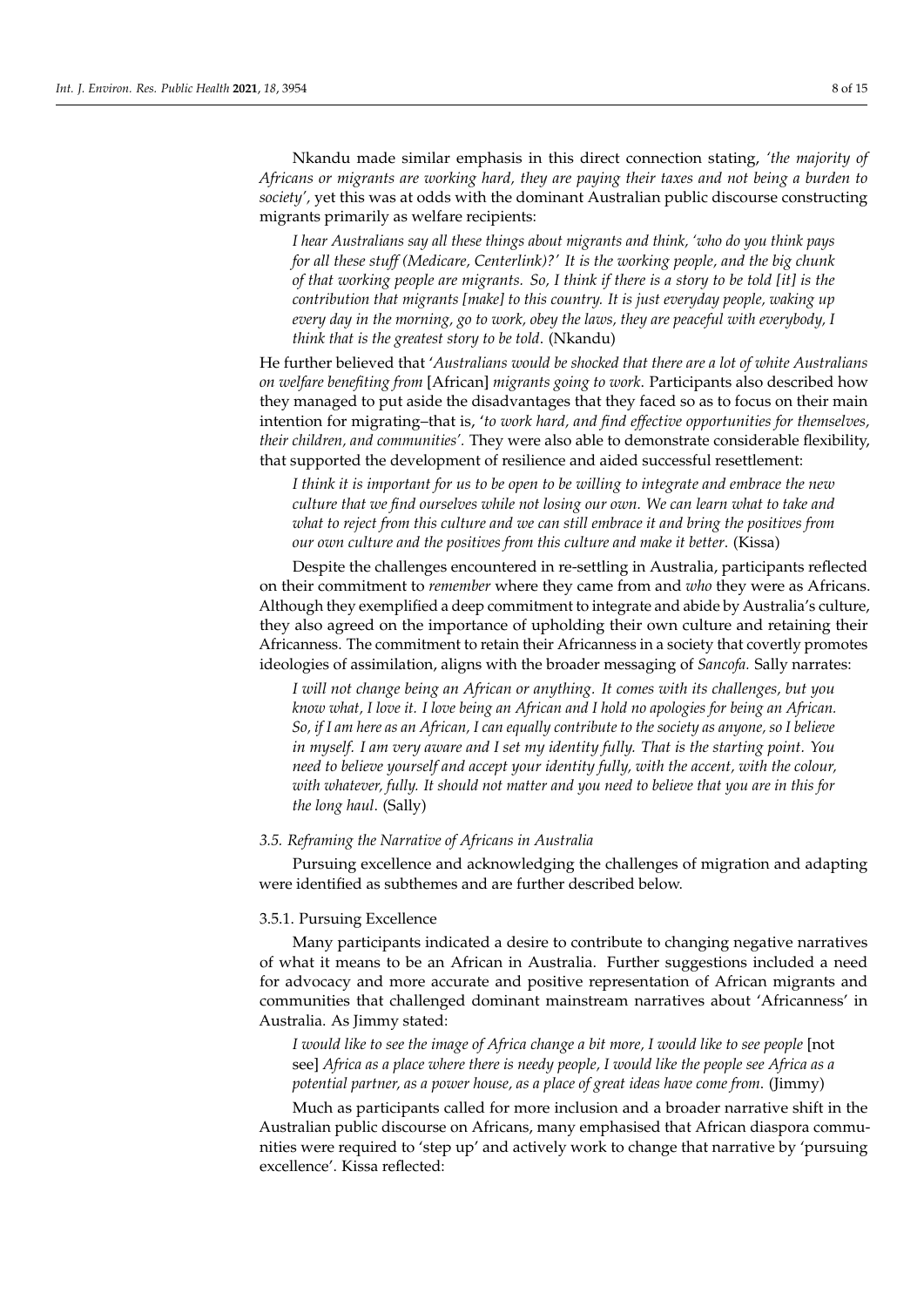*Australia is a beautiful country. We are absolutely proud to be a part of it, but as people of colour, we should look for opportunities to add value. We should be people of excellence. We should stand for excellence and also in particular we need to start thinking aggressively about the next generation. As the first generation of African immigrants, we need to make sacrifices for the next generation and we must not miss that point, it would not be all about us. We got to think about 10, 20, and 30 years from now, where would we like to be in the Australian society*. (Kissa)

This emphasis on acting as advocates and positive role models for African communities echoes the responses from participants above who observed that African migrants come to Australia lacking networks and pre-existing social capital. As such there is a greater need for migrants to create their own opportunities, rather than waiting for their excellence to be recognised and rewarded by others.

Other participants presented similar ideas about how Africans in Australia can help change and reframe negative narratives predominantly through bolstering their own selfconfidence and by not internalising any negative assumptions about Africans. Jimmy advised Africans in Australia to '*come here with something to offer'*. He adds, 'if you are here as a skilled professional who is going to make a contribution to this country, see yourself as of that, do not see yourself as a poor African when you go to meetings'. Others cautioned Africans not to adopt a victim mentality, as this reduces the capacity for resilience and excellence. Amani advised:

*Let's not pity ourselves, let's not feel sorry for ourselves* . . . *what helps is for us to go out and explore, so it is up to us really to position ourselves. It's not up to anybody else to do that for us* . . . *I am a senior social worker, and it doesn't come easy* . . . *I would encourage everyone to work hard, but not pathologise ourselves and don't, don't join people in pathologising us*. (Amani)

Whilst supporting this position broadly, Sally observed that this does not always come easily. Although she proudly described herself, as an African migrants more generally, as being part of 'a group of people with great tenacity, great intelligence', she also reflected that '*we need to start believing in ourselves more and come together in a unified way to say that we are here to stay and we are not going anywhere, and we are a force to be reckoned with'*. She added:

*If all of us are working together* . . . *celebrating one another and helping and lending a hand to one another and just be ourselves and be proud of who we are and also just give the best of ourselves to this country because really, this is home even if it doesn't feel like so for a long time, but in this moment, right here, right now, this is home*. (Sally)

Sally's reflection can be understood as both a recognition of how challenging resettlement is, as well as a subtle questioning of whether individuals can foster this change on their own without an *Ubuntu* mentality. Her emphasis instead is on the need for *collective* action to achieve these goals, an observation that underscores the value of community and collectivist values.

## 3.5.2. Acknowledging the Challenges of Migration and Adapting

Despite the challenges many had encountered, participants refused to see themselves as victims. They seemed to have chosen to look for the positive opportunities that Australia offers and opted to focus on what was necessary to achieve their goals of having a successful life in Australia. Many described the initial challenges, and how they overcame them with a focus on their family betterment:

*I felt my status become really low. My status* [in original country], *came with a lot of respect. So here, I just felt like I lost my status. But I do not know whether you call it resilience or what it is, I thought, you know what, this is a new beginning and I said, 'This is a new beginning, because this is a new world', and I focussed on the children*. (Awinja)

*It has been an interesting journey, it has had its ups, but it also has its downs. What I can say is the opportunities for the children here are much better. So if someone wanted to come, just have your goals set out. Just be clear on what you really want because if*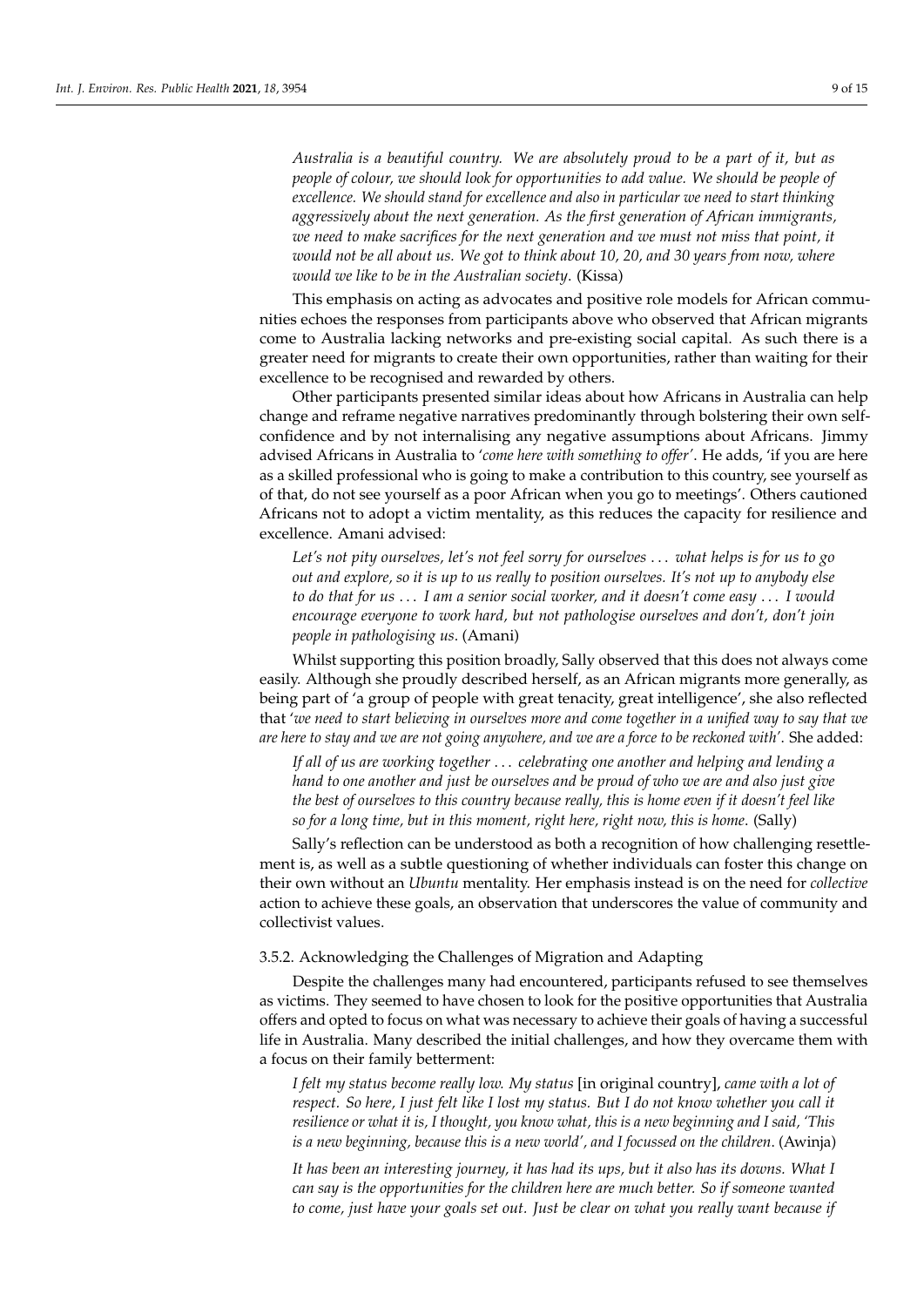*you are coming because you want to make a lot of money very quickly, you might be very disappointed. You have got to learn to look at those positives around. If you want your children to have a better life, then you need to clearly know that you would have to sacrifice a lot, on your part as a parent* . . . *I think that was the main reason why we decided to come, because at a certain time in your life, it stops being about you as a parent and it is about your children and if you can focus on that, then you would save yourself a lot of heartache*. (Julia)

Participants were very aware of the need to integrate within Australian society. While they seemed adamant that they did not need to fundamentally change who they were, they also argued that they *should* adapt to social norms in the new host nation:

*I think you need to integrate when you move to a country, you need to integrate with citizens of that country* . . . *Friends for me come from any group, so I integrate with everybody and I think integrating makes a big difference. Because then, you do not feel isolated. You will find if you keep to your [country of origin] community, you talk about [country name] social issues rather than connecting on the issues that are happening here* . . . *you will become homesick, you will always think about [country name]*. (Jabali)

Jabali added that in the resettlement process, '*what worked for us is to integrate with the local community, that made a big difference*', thus emphasising the need to build connections with Australians from diverse backgrounds as an essential part of successful resettlement".

An additional aspect to this theme was participants' belief that that integration should be a two-way process, and not a unidirectional or assimilatory process [\[32\]](#page-13-16). This would require the host community to also adapt, by developing an understanding of some African cultural values and way of life. A two-way process, they argued, would have bi-directional benefits for both African migrants and mainstream Australian. Several participants also considered that since Australian is a settler state built on migration, they deserved to resettle as migrants because they were determined to contribute to building their new country. Sally reflects

*Africans are equally deserving to be here, we have equal rights to be here. But I think Africans need to be internally strong ... because the challenges will come. It is not about if they will come, but when they will come, and when they do come, what are you going to do with it. Will you let those challenges pull you down? Or, you are going to let those challenges even make you stronger, and more determined that you are here, and you are going to benefit from being here and also contribute*. (Sally)

The determination and optimism expressed by Sally was also mirrored by other participants who added that their excellence and deservedness to be in Australia contributed to their successful resettlement.

## **4. Discussion**

People choose to migrate for various reasons including to access new employment or education and better opportunities [\[33,](#page-13-17)[34\]](#page-13-18), and to escape civic unrest or conflict [\[8,](#page-12-5)[35\]](#page-13-19). Although there is now a significant emerging body of knowledge on African migrants in Australia, most of these studies have focused on refugees, so the focus of this study on skilled migrants addresses a significant gap in the extant literature [\[9](#page-12-6)[,35\]](#page-13-19). Despite the significant challenges including racism [\[9,](#page-12-6)[32\]](#page-13-16), difficulty accessing employment [\[2\]](#page-12-11), discrimination [\[9\]](#page-12-6) intergenerational issues [\[8,](#page-12-5)[36\]](#page-13-20) and micro-aggressions [\[37\]](#page-13-21) that seem to dominate experiences of African migrants during their resettlement, most draw positivity and optimism from religion, faith, hope, and community-oriented attitudes which appear to nurture resilience and social connections. Positivity and optimism have been identified in the literature as factors that build resilience among migrant groups [\[29](#page-13-22)[,38\]](#page-13-23).

For participants in the current study, the intention to migrate to Australia seemed to have been made mostly for the purpose of bettering the future opportunities of their children and families. As noted in their narratives described elsewhere in this paper, the emphasis on the positive contribution made to Australian society emerged as a strong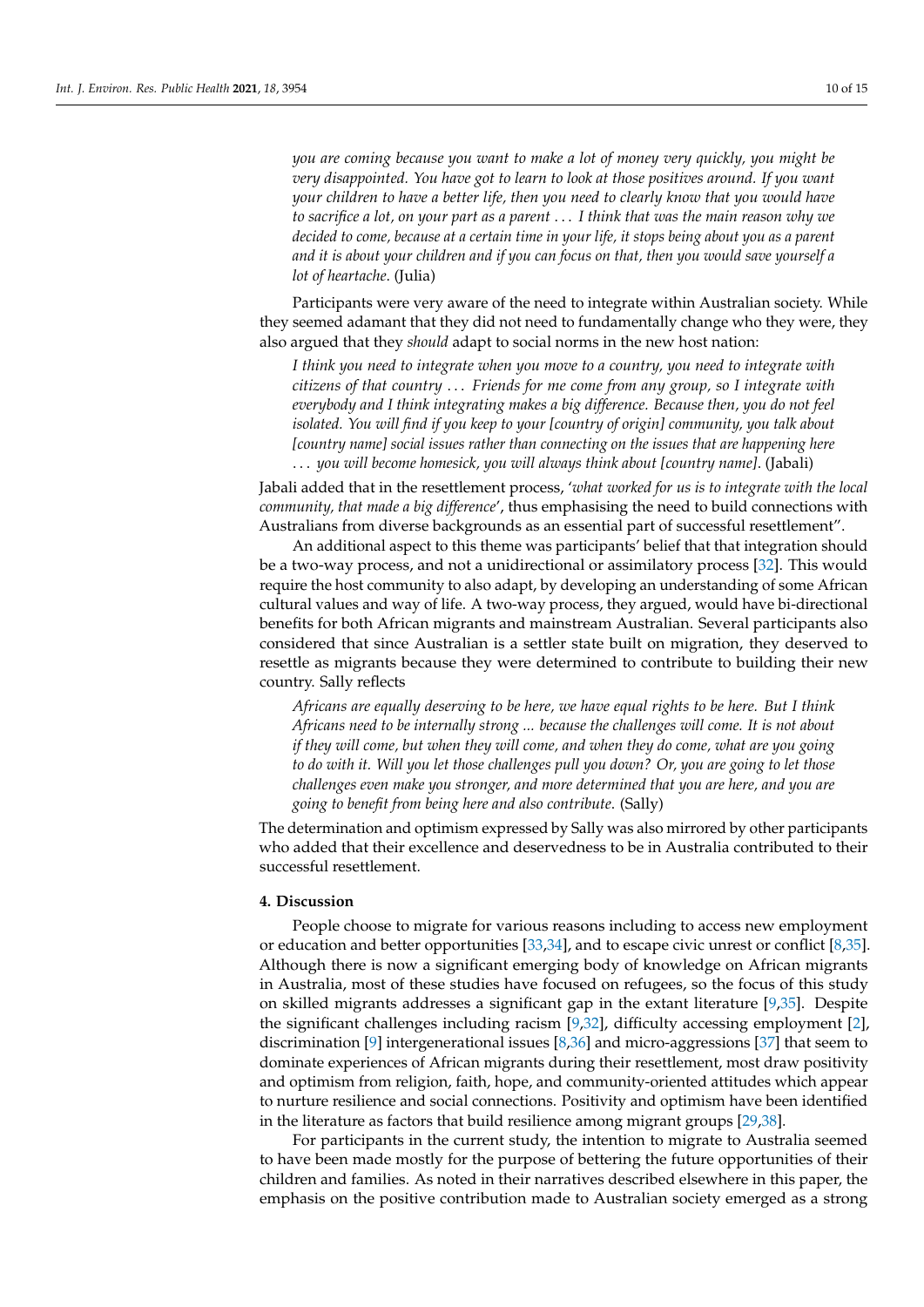theme. It is reasonable to hypothesise that these attributes are informed by collectivist value systems—as embodied in the philosophy of *Ubuntu*—but also partially as a response to dominant and harmful narratives about African migrants in Australia, which are frequently deficit focused and connected to negative racialised stereotypes [\[20](#page-13-6)[,39\]](#page-13-24). Consistent with previous study findings and the journeys of this study's participants, migration promotes a different ecological environment that fosters the diversity of culture, with an interweaving of different ways of life that includes changes to views, systems, values and aspirations [\[40,](#page-13-25)[41\]](#page-13-26), which are well demonstrated perspectives in this paper.

The social resilience frameworks [\[16,](#page-13-2)[42\]](#page-13-27) provide a robust understanding of the mechanisms that foster resilience through multi-layered factors. Resilience has been described not only as an individual psychological trait, but as a social phenomenon that is mediated by individuals' cultures and social ecology [\[16\]](#page-13-2). The current study findings demonstrate that participants displayed significant resilience that enabled them to cope effectively with the challenges of migration in Australia, and positively contribute to the Australian socioeconomical and ecological systems. Individual resilience (personal qualities/traits, education background, skills, ambition, etc.), the availability and accessibility of resources such as community, and government support, all contributed to reducing resettlement challenges.

Supporting the observations of our participants in relation to religion, a multitude of research studies have identified religion, faith and prayer as protective factors that mitigate the adversities of migration and build resilience  $[42-44]$  $[42-44]$ . Whilst resilience is a psychological process, it is an outcome of social processes that exist in relationships between people, systems, institutions (such as churches), organisations and networks [\[45\]](#page-13-29). For our participants, the social aspects of church attendance, participation in faith-based organisations and related activities, and activities within their own and other families, provided a positive source of resilience-building through interpersonal connections. Similar observations have been made in the literature, identifying these components to be among protective factors that enable positive adjustment to migration [\[40,](#page-13-25)[41,](#page-13-26)[45\]](#page-13-29).

Supplementary forms of social support provided by other families, African communities, organisations and other social networks were acknowledged as a significant source of cultural safety, fulfilment and belonging, which is consistent with African cultural norms in regard to collectivism and *Ubuntu* philosophies. [\[22,](#page-13-8)[24\]](#page-13-10). The thematic display of social support and social networks in participants' narratives underscored the value of *community* that was that was not necessarily based on close familial ties, but which exemplified the value of Afrocentric philosophical frameworks of *Ubuntu.* This African philosophy relies on a prioritisation of collectivist and group identity values in comparison to individualistic values within Western societies [\[24,](#page-13-10)[46\]](#page-13-30). *Ubuntu* philosophical perspectives bolsters our understanding of the importance of supportive communities in the development of resilience, health and wellbeing in Afrodiasporic communities. The role of social support derived from families [\[47\]](#page-14-0), communities [\[8\]](#page-12-5), and community organisations [\[7\]](#page-12-4), is well recognised in research as crucial in facilitating a healthy resettlement among migrants [\[7,](#page-12-4)[9,](#page-12-6)[10\]](#page-12-7). Collectivist and family-oriented values were also demonstrated through the reasons for migration, which was motivated not by personal gain, but to create a better future for their children, their communities and future generations.

It is also worth noting that, participants were both ready to integrate and align with the host community's norms, as well as continue to maintain their African identity and cultural perspectives. These dichotomous perspectives correspond with the *Sancofa* principles where, whilst these participants looked forward to a bright future in Australia, they also needed to nurture their African heritage in Australia, thus exemplifying the notion that *'it is not wrong to go back for that which you have forgotten'* [\[14\]](#page-13-0). Through these noted attributes of collectivism, flexibility and positivity, it is plausible to acknowledge that many skilled African migrants were able to develop a thoughtful appreciation of the positive aspects of both African *and* Australia cultures, and selectively and intentionally drew upon these resources in order to support their aspirations for a successful resettlement in Australia.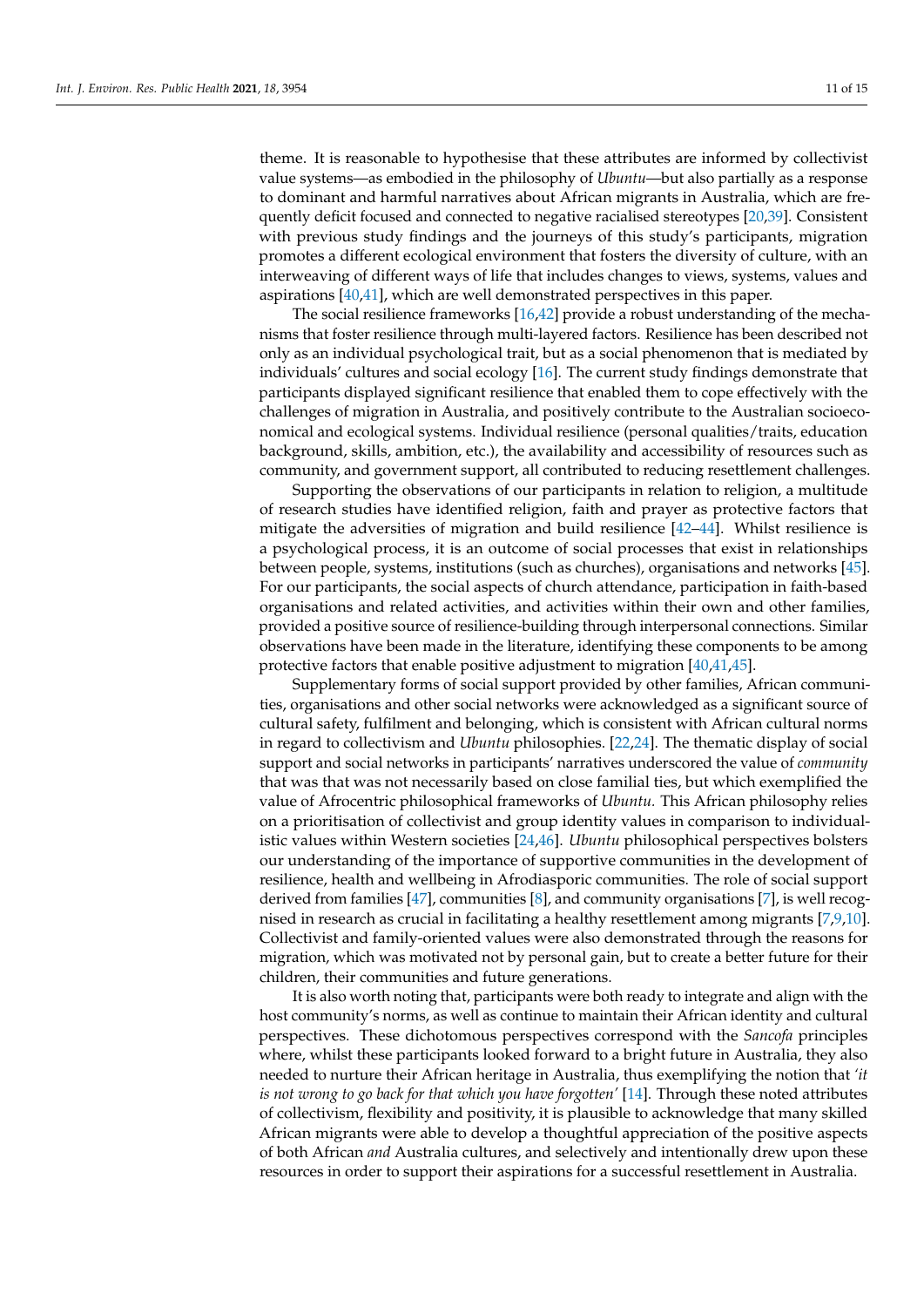There was also significant trust placed by many participants into Australian colleagues and friends and the belief that in general, Australian people were 'good'. This comfort was drawn from seeing people's intrinsic goodness and trusting this collective 'goodness' would cushion them from any extreme negative experiences. For some participants, work colleagues extended positive relationships. This familiarity, trust and synergy in the workplace encouraged a sense of belonging and helped minimise the complexities of social issues of isolation [\[45\]](#page-13-29). Additionally, connections both within specific ethnic communities and within the broader Australian community offered practical and emotional support in building a new life. This supports the consensus in the literature on the importance of strong social ties and social capital in supporting quality health and wellbeing outcomes [\[48](#page-14-1)[–51\]](#page-14-2).

Importantly, it is necessary to re-emphasise participants' pride in their decision to resettle in Australia, their strong professional identity and their admirable qualities. Some participants described in detail their achievements at work, their contributions to the Australian economy, their investment successes and their creation of employment and other opportunities for the wider Australian community. International literature on skilled migration has in the past focused on macro contextual issues such as brain drain, and migrants' remittances [\[52\]](#page-14-3), but this has left a knowledge gap about skilled migrants' self-initiated and self-identified contributions to the *host* environment. We argue that there are benefits (socioeconomic, cultural and ecological) of successful resettlement for both new arrivals and receiving communities as demonstrated in the current study. As such, supporting migrant communities, including highly skilled new migrants, to resettle successfully is important for Australia to implement. This support is the most effective and empowering tool when it is embedded in social and political practices to help new migrants mitigate migration resettlement obstacles [\[51,](#page-14-2)[52\]](#page-14-3), including challenges in employment, [\[2\]](#page-12-11) and inclusion [\[40\]](#page-13-25), so as to improve their health and wellbeing [\[7\]](#page-12-4), in their new country.

#### *Strengths and Limitations*

The study involved highly skilled migrant participants who lived in South Australia but originated from different countries in Africa. The selection of this specific group of migrants enabled the researchers to explore the lived experience of this specific population from a resilience stance. The sampling approach and the use of qualitative method meant that research participants included those who were highly skilled (from particular different professional backgrounds providing snapshot of experiences from different workplaces), had self-initiated migration to Australia, could speak proficient English and were actively engaged in community groups or found via a snowball approach. This resulted in data that was rich and enabled deep understanding of individual resettlement stories. As such, the paper contributes to the body of knowledge regarding significant protective factors that mitigate the adversities of migration as it focused on identified mechanisms and sources of resilience for skilled African migrants in Australia.

However, interviewing people who are already connected to groups and the snowballing approach (which relies on social networks and is therefore not a random sampling approach) may have resulted in missing the perspectives of less connected people. Likewise, the scope of our research did not extend to views of the broader South Australian community, which would have given further insight into alternative perspectives of settlement and resilience.

# **5. Conclusions**

The findings demonstrate that despite challenges experienced in resettling in Australia, skilled African migrants' resilience, ambition and determination were significant enablers to a healthy resettlement, contributing effectively to socio-ecological, economic and cultural expectations, and subsequently meeting most of their own migration intentions. These findings suggest that resilience factors identified in the study are key elements of resettlement. These include personal qualities, education and skills, positive attitudes, family ties, religious and cultural values, communities of attachment, and social connectedness.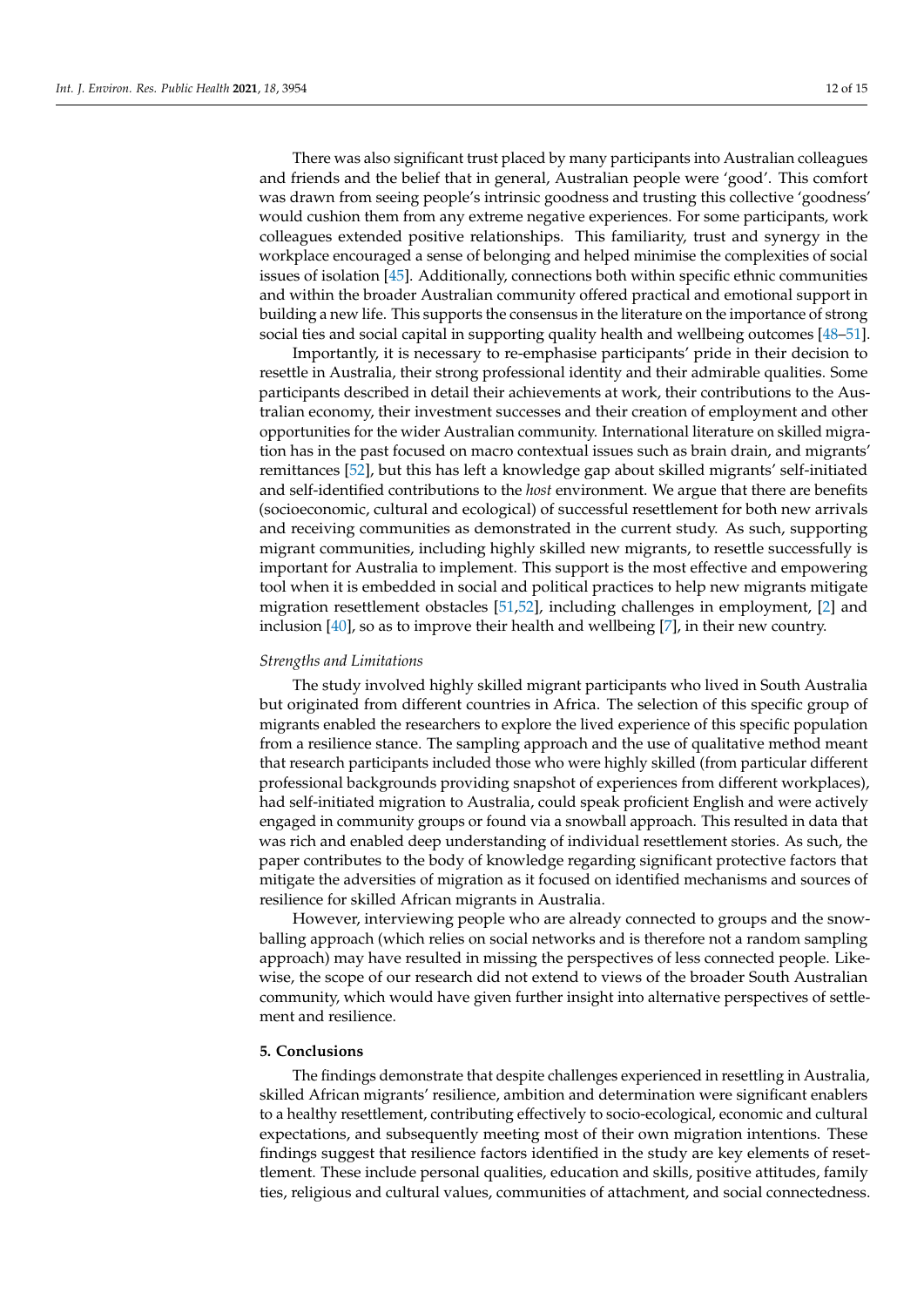This study highlights the ways in which resilience is enacted among African migrants and brings to light their capability in facing migration challenges and effectively contributing to the Australian economy, and to social and cultural structures. The importance of African migrants' resilience and Afrocentricity to the subsequent welfare and healthy resettlement of their families into a new culture, and indeed the benefits to the new communities [\[53](#page-14-4)[,54\]](#page-14-5), cannot be overemphasised. The study provides significant information that can be used to inform knowledge about a healthy resettlement of groups of new migrants, applicable to Australia or in similar settings, and validates the supplementation of research approaches and methodologies with Afrocentric frameworks.

**Author Contributions:** L.M. was involved in conceptualising the study, recruiting participants, data collection and analysis and drafting of initial version of the manuscript. L.A. was involved in data analysis and in drafting the manuscript. K.G.: Conceptualised and designed the study, carried out participant recruitment, data collection and analysis, and participated in drafting the manuscript. All authors have read and agreed to the published version of the manuscript.

**Funding:** This research received no external funding.

**Institutional Review Board Statement:** The study was conducted according to the guidelines of the Declaration of Helsinki, and approved by Southern Cross University Ethics Committee (project number ECN-18-002).

**Informed Consent Statement:** Written informed consents were obtained from the participants to publish this paper.

**Data Availability Statement:** The data used for the current study are not possible to share for ethical reasons. The Southern Cross University Ethics Committee requires that the data are not shared without the consent of participants, who are currently not accessible.

**Acknowledgments:** The authors acknowledge the participants of this study.

**Conflicts of Interest:** The authors declare no potential conflicts of interest with respect to the research, authorship, or publication of this article.

#### **References**

- <span id="page-12-0"></span>1. Bhargava, V.K. *Global Issues for Global Citizens: An Introduction to Key Development Challenges*; The World Bank: Washington, DC, USA, 2006.
- <span id="page-12-11"></span>2. Udah, H.; Singh, P.; Hiruy, K.; Mwanri, L. African immigrants to Australia: Barriers and challenges to labor market success. *J. Asian Afr. Stud.* **2019**, *54*, 1159–1174. [\[CrossRef\]](http://doi.org/10.1177/0021909619861788)
- <span id="page-12-1"></span>3. ABS. *Census of Population and Housing: Reflecting Australia-Stories from the Census, 2016*; Australian Bureau of Statistics: Canberra, Australia, 2017.
- 4. Balint, R.; Simic, Z. Histories of Migrants and Refugees in Australia. *Aust. Hist. Stud.* **2018**, *49*, 378–409. [\[CrossRef\]](http://doi.org/10.1080/1031461X.2018.1479438)
- <span id="page-12-2"></span>5. Australian Bureau of Statistics. Census QuickStats. 2016. Available online: [http://www.censusdata.abs.gov.au/census\\_services/](http://www.censusdata.abs.gov.au/census_services/getproduct/census/2016/quickstat/036?opendocument) [getproduct/census/2016/quickstat/036?opendocument](http://www.censusdata.abs.gov.au/census_services/getproduct/census/2016/quickstat/036?opendocument) (accessed on 31 March 2021).
- <span id="page-12-3"></span>6. Australian Bureau of Statistics. Migration, Australia Canberra: ABS. 2020, updated 28th April 2020. Available online: [https:](https://www.abs.gov.au/statistics/people/population/migration-australia/latest-release) [//www.abs.gov.au/statistics/people/population/migration-australia/latest-release](https://www.abs.gov.au/statistics/people/population/migration-australia/latest-release) (accessed on 1 February 2021).
- <span id="page-12-4"></span>7. Mwanri, L. Empowerment as a tool for a healthy resettlement: A case of new African settlers in South Australia. *Int. J. Migr. Health Soc. Care.* **2012**, *8*, 86–97. [\[CrossRef\]](http://doi.org/10.1108/17479891211250021)
- <span id="page-12-5"></span>8. Mwanri, L.; Okyere, E.; Pulvirenti, M. Intergenerational conflicts, cultural restraints and suicide: Experiences of young African people in Adelaide, South Australia. *J. Immigr. Minority Health.* **2018**, *20*, 479–484. [\[CrossRef\]](http://doi.org/10.1007/s10903-017-0557-9)
- <span id="page-12-6"></span>9. Ziersch, A.; Miller, E.; Baak, M.; Mwanri, L. Integration and social determinants of health and wellbeing for people from refugee backgrounds resettled in a rural town in South Australia: A qualitative study. *BMC Public Health.* **2020**, *20*, 1–16. [\[CrossRef\]](http://doi.org/10.1186/s12889-020-09724-z)
- <span id="page-12-7"></span>10. MacDonald, F. Positioning young refugees in Australia: Media discourse and social exclusion. *Int. J. Incl. Educ.* **2017**, *21*, 1182–1195. [\[CrossRef\]](http://doi.org/10.1080/13603116.2017.1350324)
- <span id="page-12-8"></span>11. Babatunde-Sowole, O.; Power, T.; Jackson, D.; Davidson, P.M.; DiGiacomo, M. Resilience of African migrants: An integrative review. *Health Care Women Int.* **2016**, *37*, 946–963. [\[CrossRef\]](http://doi.org/10.1080/07399332.2016.1158263) [\[PubMed\]](http://www.ncbi.nlm.nih.gov/pubmed/26930120)
- <span id="page-12-9"></span>12. Hiruy, K.; Mwanri, L. End-of-life experiences and expectations of Africans in Australia: Cultural implications for palliative and hospice care. *Nurs. Ethics* **2014**, *21*, 187–197. [\[CrossRef\]](http://doi.org/10.1177/0969733012475252) [\[PubMed\]](http://www.ncbi.nlm.nih.gov/pubmed/23462503)
- <span id="page-12-10"></span>13. Phillips, J.; Spinks, H. *Skilled Migration: Temporary and Permanent Flows to Australia*; Parliament of Australia: Canberra, Australia, 2012. Available online: [http://www.aph.gov.au/About\\_Parliament/Parliamentary\\_Departments/Parliamentary\\_Library/pubs/](http://www.aph.gov.au/About_Parliament/Parliamentary_Departments/Parliamentary_Library/pubs/BN/2012-2013/SkilledMigration) [BN/2012-2013/SkilledMigration](http://www.aph.gov.au/About_Parliament/Parliamentary_Departments/Parliamentary_Library/pubs/BN/2012-2013/SkilledMigration) (accessed on 22 March 2021).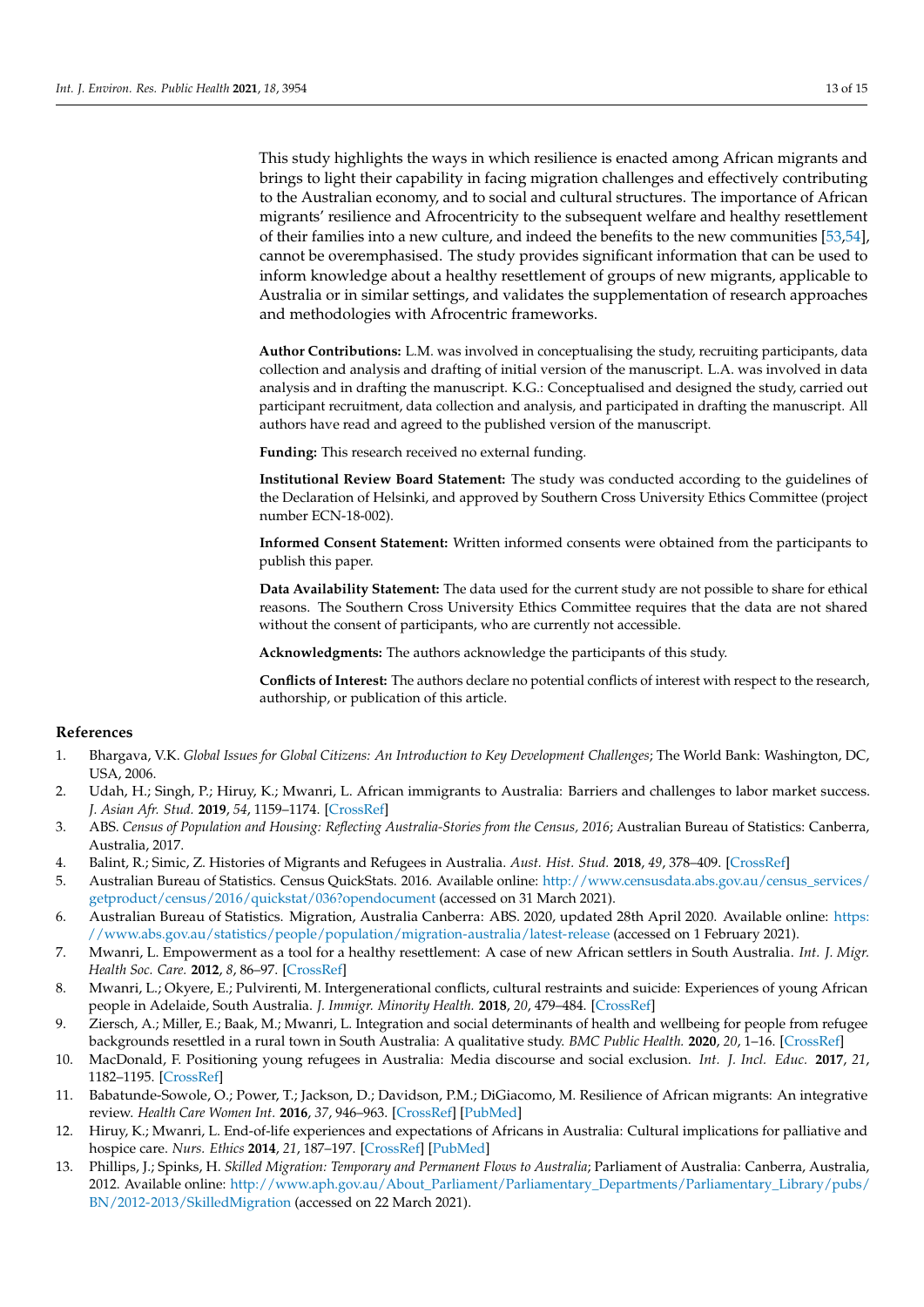- <span id="page-13-0"></span>14. Gatwiri, K.; Mwanri, L.; McPherson, L. Afro-diasporic experiences of highly skilled Black African immigrants in Australia. *Aust. Soc. Work* **2021**, 1–12. [\[CrossRef\]](http://doi.org/10.1080/0312407X.2020.1856393)
- <span id="page-13-1"></span>15. Adger, W.N. Social and ecological resilience: Are they related? *Prog. Hum. Geogr.* **2000**, *24*, 347–364. [\[CrossRef\]](http://doi.org/10.1191/030913200701540465)
- <span id="page-13-2"></span>16. Luthar, S.S.; Cicchetti, D.; Becker, B. The construct of resilience: A critical evaluation and guidelines for future work. *Child. Dev.* **2000**, *71*, 543–562. [\[CrossRef\]](http://doi.org/10.1111/1467-8624.00164) [\[PubMed\]](http://www.ncbi.nlm.nih.gov/pubmed/10953923)
- <span id="page-13-3"></span>17. Hillery, J. Definition of community: Areas of agreement. *Rural Sociol.* **1955**, *20*, 118–127.
- <span id="page-13-4"></span>18. Bracht, N. *Health Promotion at the Community Level: New Advances*, 2nd ed.; SAGE Publications Inc.: Thousand Oaks, CA, USA, 1999.
- <span id="page-13-5"></span>19. Walsh, F. The concept of family resilience: Crisis and challenge. *Fam. Process.* **1996**, *35*, 261–281. [\[CrossRef\]](http://doi.org/10.1111/j.1545-5300.1996.00261.x) [\[PubMed\]](http://www.ncbi.nlm.nih.gov/pubmed/9111709)
- <span id="page-13-6"></span>20. Gatwiri, K.; Anderson, L. Boundaries of belonging: Theorizing Black African migrant experiences in Australia. *Int. J. Environ. Res. Public Health* **2021**, *23*, 38.
- <span id="page-13-7"></span>21. Amo-Agyemang, C. Unmasking resilience as governmentality: Towards an Afrocentric epistemology. *Int. Politics* **2021**, 1–25.
- <span id="page-13-8"></span>22. Bent-Goodley, T.; Fairfax, C.N.; Carlton-LaNey, I. The significance of African-centered social work for social work practice. *J. Hum. Behav. Soc. Environ.* **2017**, *27*, 1–6. [\[CrossRef\]](http://doi.org/10.1080/10911359.2016.1273682)
- <span id="page-13-9"></span>23. Woldeyes, Y.G. *Reintegration and Resettlement of African Australians Released from Prison: Towards an Ubuntu Framework of Support*; Melbourne Social Equity Institute: Melbourne, Australia, 2018; pp. 24–25, 45–61.
- <span id="page-13-10"></span>24. Gatwiri, K. Afrocentric ways of 'doing' social work. In *Disrupting Whiteness in Social Work*; Tascón, S., Ife, J., Eds.; Routledge: London, UK, 2019; pp. 58–73.
- <span id="page-13-11"></span>25. Tong, A.; Sainbury, P.; Craig, J. Consolidated Criteria for Reporting Qualitative Research (COREQ): A 32-item checklist for interviews and focus groups. *Int. J. Qual. Health Care* **2007**, *19*, 349–357. [\[CrossRef\]](http://doi.org/10.1093/intqhc/mzm042)
- <span id="page-13-12"></span>26. Liamputtong, P.; Ezzy, D. *Qualitative Research Methods*, 2nd ed.; Oxford University Press: Melbourne, Australia, 2005.
- <span id="page-13-13"></span>27. Clarke, V.; Braun, V.; Hayfield, N. Thematic analysis. In *Qualitative Psychology: A practical Guide to Research Methods*; SAGE Publications Inc.: Newbury Park, CA, USA, 2015; pp. 222–248.
- <span id="page-13-14"></span>28. Faigin, C.A.; Pargament, K.I. Strengthened by the spirit: Religion, spirituality, and resilience through adulthood and aging. In *Resilience in Aging*; Springer: New York, NY, USA, 2011; pp. 163–180.
- <span id="page-13-22"></span>29. Lunn, J. The role of religion, spirituality and faith in development: A critical theory approach. *Third World Q.* **2009**, *30*, 937–951. [\[CrossRef\]](http://doi.org/10.1080/01436590902959180)
- 30. Pargament, K.I.; Cummings, J. Anchored by faith. *Handb. Adult Resil.* **2010**, *4*, 193–210.
- <span id="page-13-15"></span>31. Shattuck, E.C.; Muehlenbein, M.P. Religiosity/spirituality and physiological markers of health. *J. Relig. Health* **2020**, *59*, 1035–1054. [\[CrossRef\]](http://doi.org/10.1007/s10943-018-0663-6)
- <span id="page-13-16"></span>32. Mude, W.; Mwanri, L. Negotiating identity and belonging in a new space: Opportunities and experiences of African youths in South Australia. *Int. J. Environ. Res. Public Health* **2020**, *17*, 5484. [\[CrossRef\]](http://doi.org/10.3390/ijerph17155484) [\[PubMed\]](http://www.ncbi.nlm.nih.gov/pubmed/32751346)
- <span id="page-13-17"></span>33. Nelson, K.A.; Marston, C. Refugee migration histories in a meatpacking town: Blurring the line between primary and secondary migration. *J. Int. Migr. Integr.* **2020**, *21*, 77–91. [\[CrossRef\]](http://doi.org/10.1007/s12134-019-00694-9)
- <span id="page-13-18"></span>34. Hagen-Zanker, J. Why Do People Migrate? A Review of the Theoretical Literature; Maastrcht Graduate School of Governance Working Paper No. 2008/WP002. Available online: <https://ssrn.com/abstract=1105657> (accessed on 31 March 2021).
- <span id="page-13-19"></span>35. Neal, D.L. Women as a social group: Recognizing sex-based persecution as grounds for asylum. *Colum. Hum. Rights Law Rev.* **1988**, *20*, 203.
- <span id="page-13-20"></span>36. Mwanri, L.; Mude, W. Alcohol, other drugs use and mental health among African migrant youths in South Australia. *Int. J. Environ. Res. Public Health* **2021**, *18*, 1534. [\[CrossRef\]](http://doi.org/10.3390/ijerph18041534) [\[PubMed\]](http://www.ncbi.nlm.nih.gov/pubmed/33562839)
- <span id="page-13-21"></span>37. Gatwiri, K. Racial Microaggressions at work: Reflections from Black African professionals in Australia. *Br. J. Soc. Work* **2020**, bcaa145. [\[CrossRef\]](http://doi.org/10.1093/bjsw/bcaa145)
- <span id="page-13-23"></span>38. Obschonka, M.; Hahn, E. Personal agency in newly arrived refugees: The role of personality, entrepreneurial cognitions and intentions, and career adaptability. *J. Vocat. Behav.* **2018**, *1*, 173–184. [\[CrossRef\]](http://doi.org/10.1016/j.jvb.2018.01.003)
- <span id="page-13-24"></span>39. Ndhlovu, F. *Becoming an African Diaspora in Australia: Language, Culture, Identity*; Springer: Cham, Switzerland, 2014.
- <span id="page-13-25"></span>40. Ungar, M. Resilience across cultures. *Br. J. Soc. Work.* **2008**, *38*, 218–235. [\[CrossRef\]](http://doi.org/10.1093/bjsw/bcl343)
- <span id="page-13-26"></span>41. Hutchinson, M.; Dorsett, P. What does the literature say about resilience in refugee people? Implications for practice. *J. Soc. Incl.* **2012**, *3*, 55–78. [\[CrossRef\]](http://doi.org/10.36251/josi.55)
- <span id="page-13-27"></span>42. Lusk, M.; Terrazas, S.; Caro, J.; Chaparro, P.; Puga Antúnez, D. Resilience, faith, and social supports among migrants and refugees from Central America and Mexico. *J. Spirit. Ment. Health* **2021**, *23*, 1–22. [\[CrossRef\]](http://doi.org/10.1080/19349637.2019.1620668)
- 43. Kendra, J.M.; Wachtendorf, T. Elements of resilience after the World Trade Center disaster: Reconstituting New York City's Emergency Operations Center. *Disasters* **2003**, *27*, 37–53. [\[CrossRef\]](http://doi.org/10.1111/1467-7717.00218)
- <span id="page-13-28"></span>44. Kumpfer, K.L. Factors and processes contributing to resilience. In *Resilience and Development*; Springer: Boston, MA, USA, 2002; pp. 179–224.
- <span id="page-13-29"></span>45. Dale, S.K.; Cohen, M.H.; Kelso, G.A.; Cruise, R.C.; Weber, K.M.; Watson, C.; Burke-Miller, J.K.; Brody, L.R. Resilience among women with HIV: Impact of silencing the self and socioeconomic factors. *Sex Roles* **2014**, *70*, 221–231. [\[CrossRef\]](http://doi.org/10.1007/s11199-014-0348-x)
- <span id="page-13-30"></span>46. Metz, T.; Gaie, J. The African ethic of Ubuntu/Botho: Implications for research on morality. *J. Moral Educ.* **2010**, *39*, 273–290. [\[CrossRef\]](http://doi.org/10.1080/03057240.2010.497609)